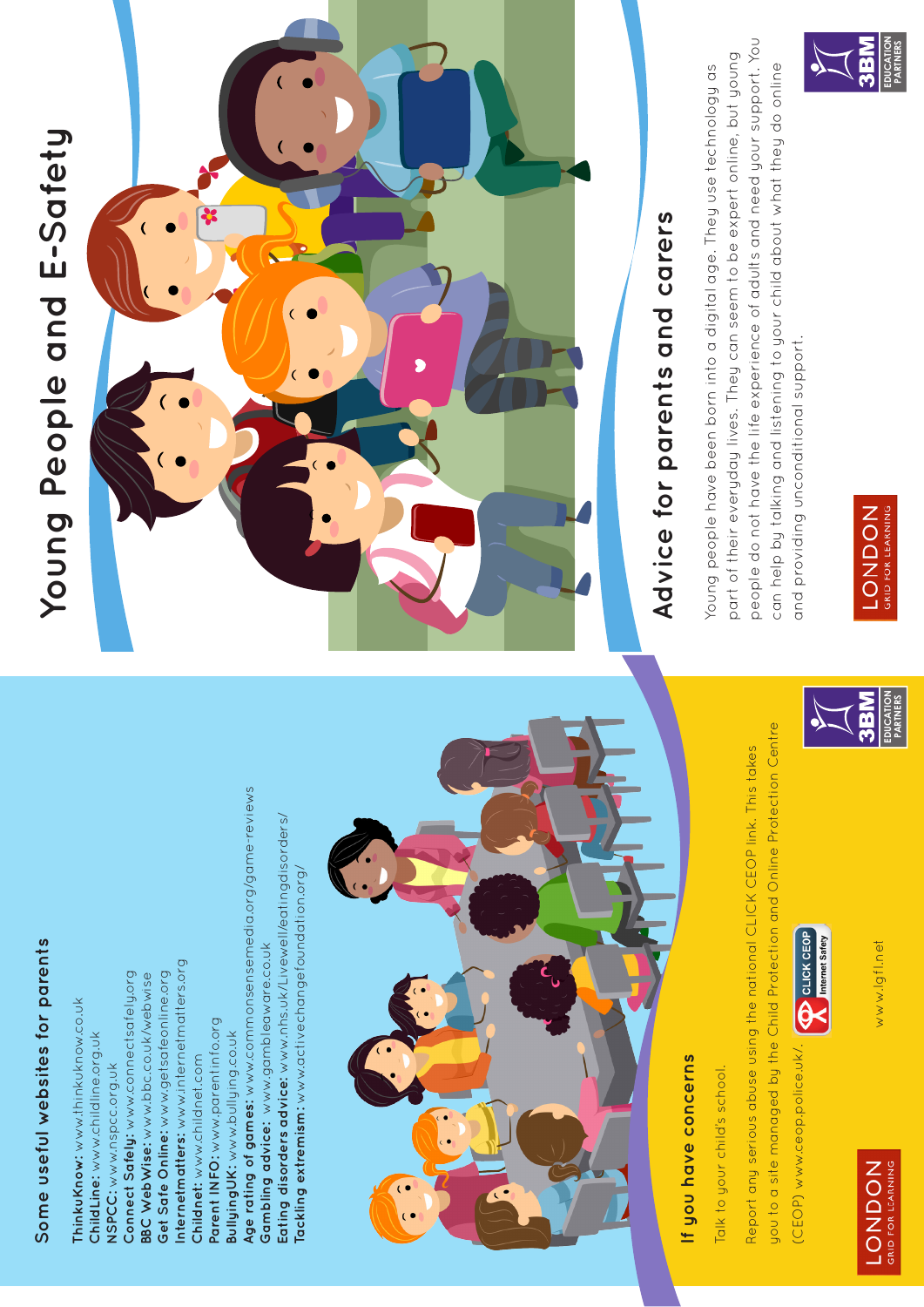## **Develop digital skills Develop digital skills**

we can deal with any situation. be aware of the danger signs so create and learn. We must also can have fun, communicate, in the online world, so they teach children to be sate In the same way, we must shou buissous or crossing roads children road-safety skills. be dangerous, so we teach swim. Crossing the road can places, so we teach children to Swimming pools can be dangerous We do not stop children we can deal with any situation. be aware of the danger signs so create and learn. We must also can have fun, communicate, in the online world, so they teach children to be safe In the same way, we must swimming or crossing roads! We do not stop children children road-safety skills. be dangerous, so we teach swim. Crossing the road can places, so we teach children to Swimming pools can be dangerous

## Benefits of online access at home **Benefits of online access at home**

and the internet at home. These can benefits to having access to technology include: and the Internet at home. These can benefits to having access to technology Many studies have shown that there are Many studies have shown that there are

- 
- Improves students' achievement Supports homework and revision. Improves students' achievement. Supports homework and revision.

• 

- • • Makes learning more fun and Makes learning more fun and
- Provides access to a wider range of creative. Provides access to a wider range of

• 

Offers students choice in what they learning materials. Offers students choice in what they learning materials.

• 

- learn. learn, when they learn and how they learn, when they learn and how they
- Connects learning at school with learning at home. learning at home. Connects learning at school with

• 

develops skills for life Using technology at home and at schoo develops skills for life. Using technology at home and at school

#### Develop trust **Develop trust**

mistakes. Stay calm don't over-react. Children be affected by. If something happens or sites that promote being very thin some issues such as online gambling attention from someone. There are or they get inappropriate or unwanted inappropriate, do something 'wrong', trust. It is most important that your child mostly accidentally. So try to develop It can be surprisingly easy tor young experiment and make for example, that your child could also feels able to tell you if they find anything people to access inappropriate material mistakes. Stay calm. experiment and make don't over-react. Children be affected by. If something happens, for example, that your child could also or sites that promote being very thin some issues such as online gambling attention from someone. There are or they get inappropriate or unwanted inappropriate, do something 'wrong', feels able to tell you if they find anything trust. It is most important that your child mostly accidentally. So try to develop people to access inappropriate material, It can be surprisingly easy for young

### Listen to your child **Listen to your child**

or read may not be the whole picture. Help them understand that what they see help them see different points of view. particularly on local and world events and Encourage debate and questioning, or read may not be the whole picture. Help them understand that what they see help them see different points of view. particularly on local and world events and Encourage debate and questioning,

#### children's resilience **children's resilience Using all of these tips will build**  Using all of these tips will build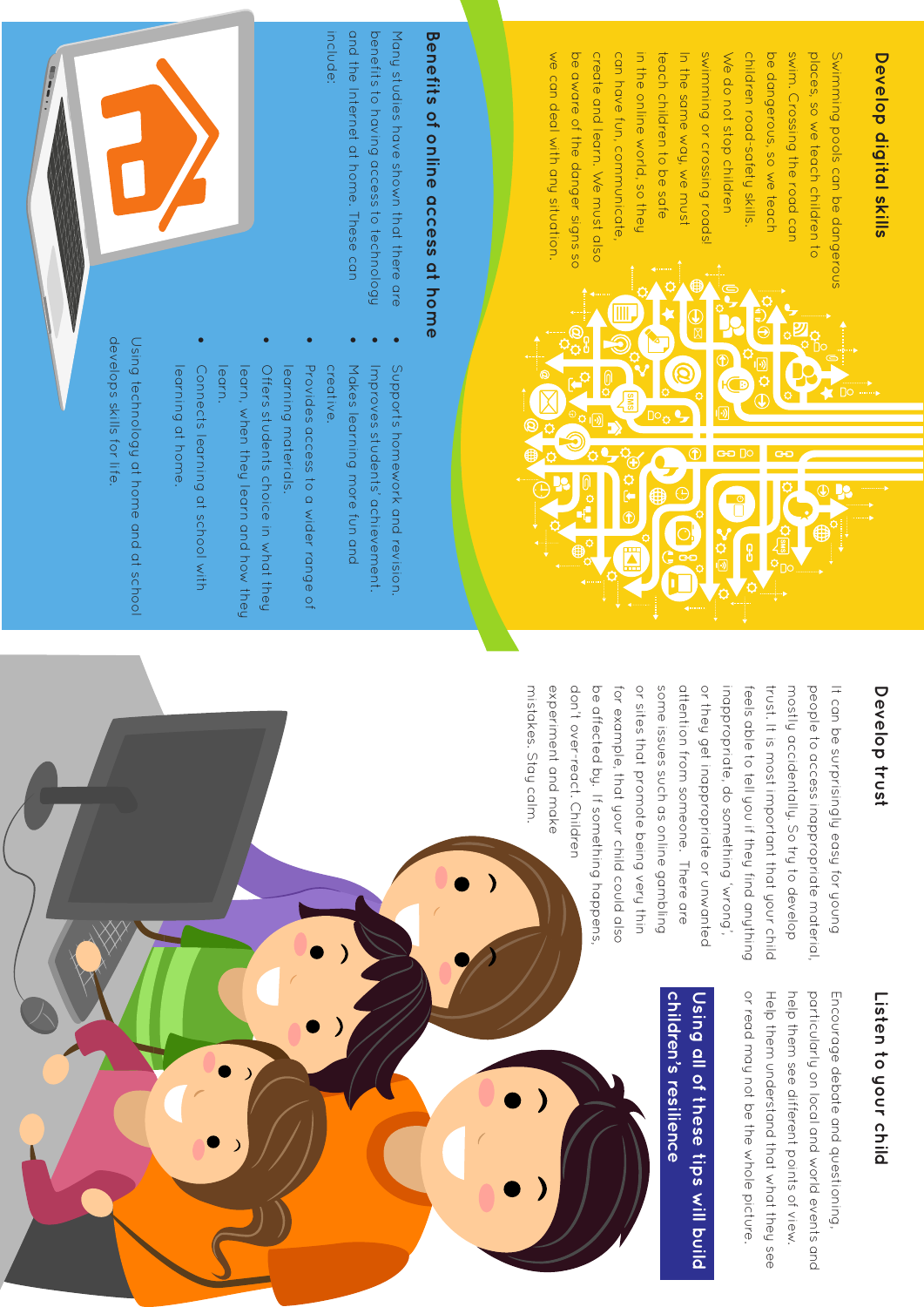## **Tips for parents**Tips for parents

#### **Take age-appropriate**  Take age-appropriate precautions **precautions**

With young children: With young children:

- • Use technology in a shared family Use technology in a shared family room.
	- • Find and make child-friendly sites Find and make child-friendly sites favourites for them to use. favourites for them to use.
		- • Use child friendly search engines Use child friendly search engines such as:

www.primaryschoolict.com www.primaryschoolict.com www.safesearchkids.com www.safesearchkids.com www.swiggle.org.uk www.swiggle.org.uk www.kidrex.org/ www.kidrex.org/

• Check the age rating of the games Check the age rating of the games your child plays. There is help from your child plays. There is help from organisations such as Common organisations such as Common Sense Media. Sense Media.



- • Get advice from your child's school Get advice from your child's school about age-appropriate links and about age-appropriate links and content.
- places, look out for the filtered places, look out for the filtered • When out and about in public When out and about in public Friendly WiFi service. Friendly WiFi service.



#### technical solutions **technical solutions** Put in sensible **Put in sensible**

the move. Find out how these work from you safeguard your child at home or on the move. Find out how these work from jou safeguard your child at home or on mobile phone companies offer filtering mobile phone companies offer filtering systems and parental controls to help systems and parental controls to help Most Internet Service Providers and Most Internet Service Providers and jour provider, or see support online your provider, or see support online such as Safer Internet Centre. such as Safer Internet Centre.

as children copy their parents. So agree as children copy their parents. So agree some rules as a whole family. There are some rules as a whole family. There are help guides from organisations such as sister. Be aware of your own behaviour, nelp guides from organisations such as Bear in mind what older siblings might sister. Be aware of your own behaviour, Bear in mind what older siblings might be showing their younger brother or be showing their younger brother or ConnectSafely and BBC webwise. ConnectSafely and BBC webwise. Filter / block / stop = short-term protection **Filter / block / stop = short-term protection** Develop digital skills = protection for life **Develop digital skills = protection for life**

Conversation starters **Conversation starters Talk to your child:**  Talk to your child:

What site are you using? **What site are you using?**

Why do you like the site? **Why do you like the site?** What can you do on it? **What can you do on it?**

What's so fun about it? **What's so fun about it?**

**Who uses it at school?**  Who uses it at school?

Who can you talk to when on the site? **Who can you talk to when on the site?** Who are your friends on it? **Who are your friends on it?**

#### **Using the Internet safely at home**  Using the Internet safely at home develops family boundaries **develops family boundaries**

Some useful guidelines for you to use Some useful guidelines for you to use when you talk to your child: when you talk to your child:

- can't see a person doesn't mean that can't see a person doesn't mean that • Be kind online. Just because you Be kind online. Just because you you can't hurt or offend. you can't hurt or offend.
- anything. Think about those selfies! anything. Think about those selfies! • Think before you post or forward Think before you post or forward pictures or videos, others will be pictures or videos, others will be Once you upload comments, Once you upload comments, able to see or capture them. able to see or capture them.
- Everyone has a right to protect their Everyone has a right to protect their • Don't upload pictures or videos of Don't upload pictures or videos of others without their permission. others without their permission. data.
- be something they are reall Computer games real! Computer games be something they are • Play virtual BUT live Play virtual BUT live people 'pretend' to people 'pretend' to are fantasy! Many are fantasy! Many not online. not online.
- something! This is usually a scam. something! This is usually a scam. adverts that say "you have won" adverts that say "you have won" • Be careful about pop-ups and Be careful about pop-ups and
- • Be careful what you click on such Be careful what you click on - such Also people try to get hold of your Also people try to get hold of your in doubt, do not open it - delete in doubt, do not open it - delete it . It could be a computer virus. it. It could be a computer virus. as odd links or attachments. If as odd links or attachments. If details.
- or e-mail people you or e-mail people you • Only message, chat Only message, chat know or trust in the know or trust in the real' world. 'real' world.

• Don't use your real name Don't use your real name when using games or when using games or websites - create a websites - create a nickname. nickname.

 $\bullet$ 

**Inn** 

mu

- toothbrush don't share! toothbrush – don't share! • Use passwords. Treat Use passwords. Treat passwords like your passwords like your
- content is genuine. Content can be content is genuine. Content can be where you go online. Use websites recommended by teachers. Not all where you go online. Use websites recommended by teachers. Not all • Think carefully about Think carefully about unfair or just nasty. unfair or just nasty.
- you really know offline. A video can jou really know offline. A video can expose you to embarrassment or expose you to embarrassment or Only use a webcam with people • Only use a webcam with people danger.
- online that lets people find out your • Don't give out personal information online that lets people find out your Jon't give out personal information nome address, mobile, the school home address, mobile, the school about yourself, friends or family about yourself, friends or family you go to, etc. you go to, etc.
- • When you are old enough When you are old enough to use social networking o use social net working sites (usually 13+), know sites (usually 13+), know now to set your profile and location to private and location to private how to set your profile



- • Never arrange to meet an online Never arrange to meet an online friend without a trusted adult. friend without a trusted adult.
- someone is trying to 'groom' you. someone is trying to 'groom' you. • Know the danger signs that Know the danger signs that
- • Tell an adult you trust immediately Tell an adult you trust immediately if anything makes you worried or if anything makes you worried or unhappy.
- • If you think it's serious, report it to If you think it's serious, report it to CEOP.